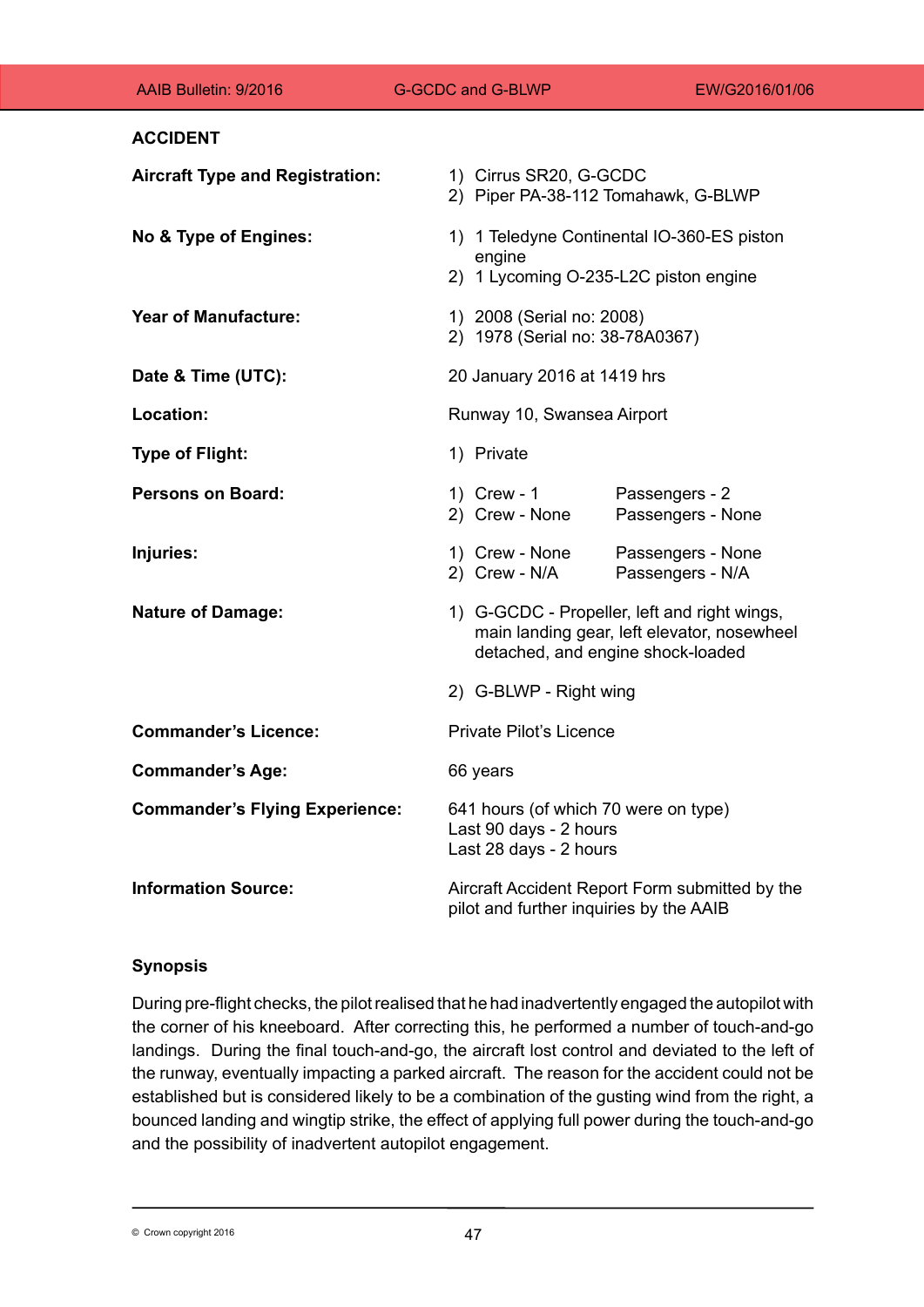#### **History of the flight**

The pilot planned to perform circuits at Swansea Airport along with a short local flight. He reported performing the usual pre-flight checks which are listed on one of the aircraft's digital displays. One of these is a check of the aircraft's electric trim which was found to be "abnormal". The pilot reported that the trim was "lethargic and resistant to my commands from the 'Cooley hat'1 trim controller" and that the correct takeoff trim could not be set.

During troubleshooting, the pilot pressed the autopilot disconnect button and the disconnection warning sounded. Further investigation revealed that the pilot's kneeboard, which was strapped to his right leg, had inadvertently nudged the autopilot control panel and engaged the autopilot HDG (heading) mode (see Figure 1). This came as a surprise to the pilot as it was the first time he had experienced this issue with his kneeboard after "dozens of flights in this aircraft". He repeated the action and demonstrated it to his passengers on three further occasions.



**Figure 1**

G-GCDC pilot's kneeboard showing proximity to autopilot control panel

After moving the kneeboard further up his leg, the pilot considered that the issue had been resolved and continued with his flight preparations.

The aircraft took off at 1329 hrs for a flight over the west of the Gower Peninsula and then returned to the airfield to perform three touch-and-go landings. This was followed by a local flight over Swansea before returning to the airfield for another planned touch-and-go on Runway 10. The pilot reported that the weather was hazy, slightly grey and damp with

#### **Footnote**

The term Cooley hat refers to a conical trim button located on top of the control yoke.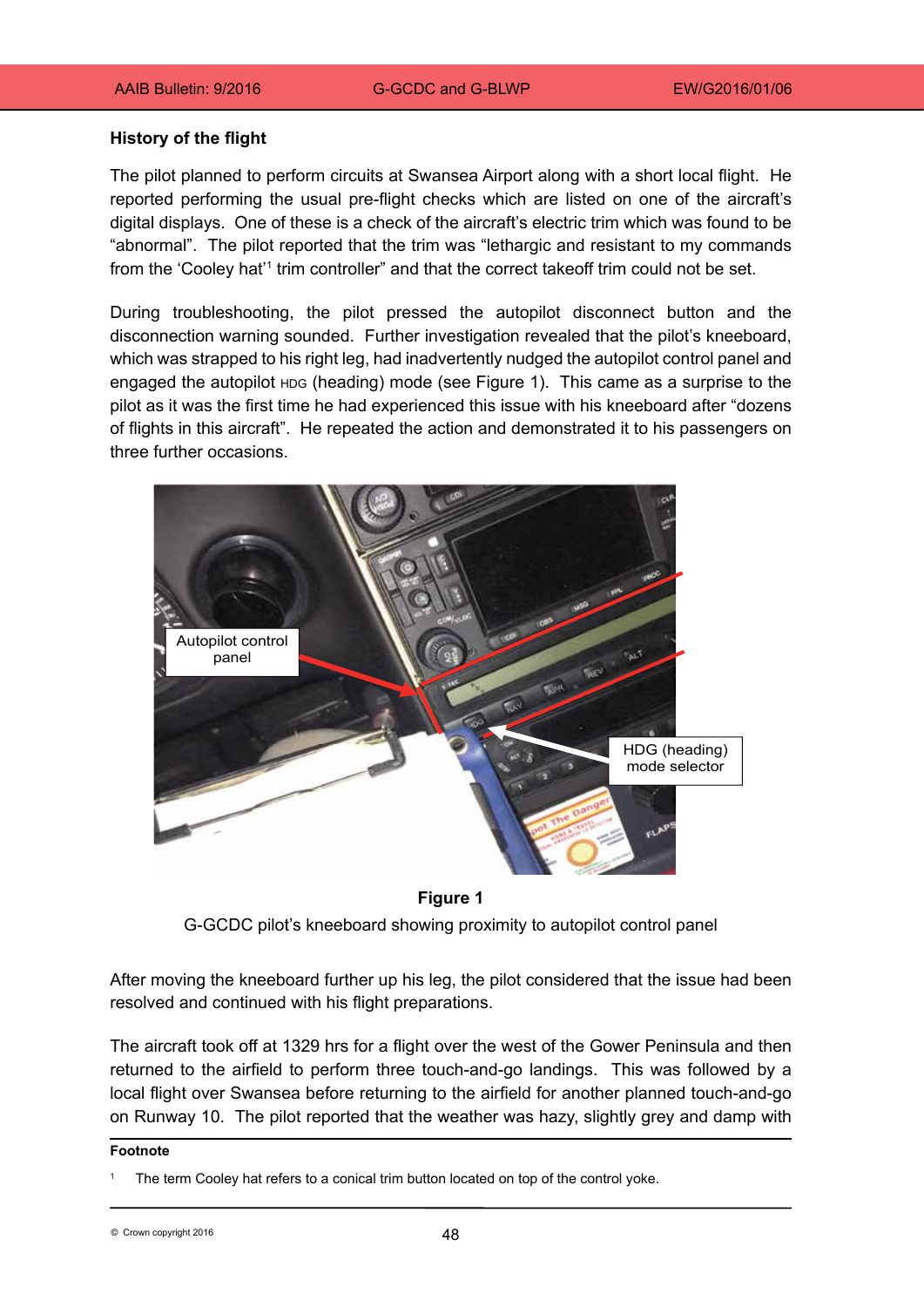10 km visibility and no significant cloud cover, with wind from 100° to 120° at 10 kt, gusting to 16 kt. He described his approach as "routine" achieving an "acceptable rate of descent" using 100% flap and a speed of 78 KIAS.

As the aircraft overflew the runway numbers, the pilot reduced the rate of descent to deliberately avoid being on the ground at the intersection with Runway 04/22 (See Figure 2); there are some reported ridges at this point which have caused bounced landings in the past. As the pilot waited for the aircraft to touch down, he noted a slow drift to the left side of the runway which was assumed to be caused by gusting wind from the right. The aircraft then rolled to the left allowing the left wheel to contact the runway and the aircraft to bounce. The pilot was unaware of any other ground contact and elected to continue with his touch-and-go by applying full power.

The pilot was unsure of subsequent events but reported a sudden turn to the left, rolling to about 45° left and adopting a high pitch attitude. The aircraft was recovered to a wings level attitude over the Taxiway Bravo with the aircraft described as flying at 20 ft agl by a member of the airport's staff who witnessed the event. The aircraft then descended and the nosewheel struck a grass verge and detached. The propeller struck the ground and the aircraft slid along the apron until it impacted a parked aircraft (G-BLWP).

All occupants were wearing full harnesses, were uninjured and exited the aircraft through the doors. There was no fuel leak and the aircraft's airbags did not deploy. It was subsequently discovered that the left wingtip had also contacted the runway at the estimated point of the first touchdown.

Two weeks after the pilot's statement was received at the AAIB, he raised the possibility of the autopilot being inadvertently engaged during the final stages of the flight. He recalled that the heading would have been set to north and that, if the autopilot had engaged during the touch-and-go, this would have exacerbated the turn to the left. The aircraft was not examined by the AAIB but, after the event, it was reported that the roll trim was set to left roll.

## **Aircraft information**

The SR20 control surfaces are controlled by the pilot through either of two single-handed side control yokes mounted beneath the instrument panel. G-GCDC was fitted with two large electronic flight display units: the Primary Flight Display (PFD) and the Multi-Function Display (MFD) along with three conventional instruments, an altimeter, airspeed indicator and artificial horizon. When power is applied at low airspeed, the slipstream effects from the propeller are such that the aircraft will yaw to the left unless it is countered by applying right rudder.

## *Autopilot*

The aircraft was fitted with an S-TEC 55X autopilot which can control the roll and pitch axes of the aircraft. A number of autopilot modes are available which are selectable by pressing the appropriate mode selector switch. A visual indication is provided on the PFD and the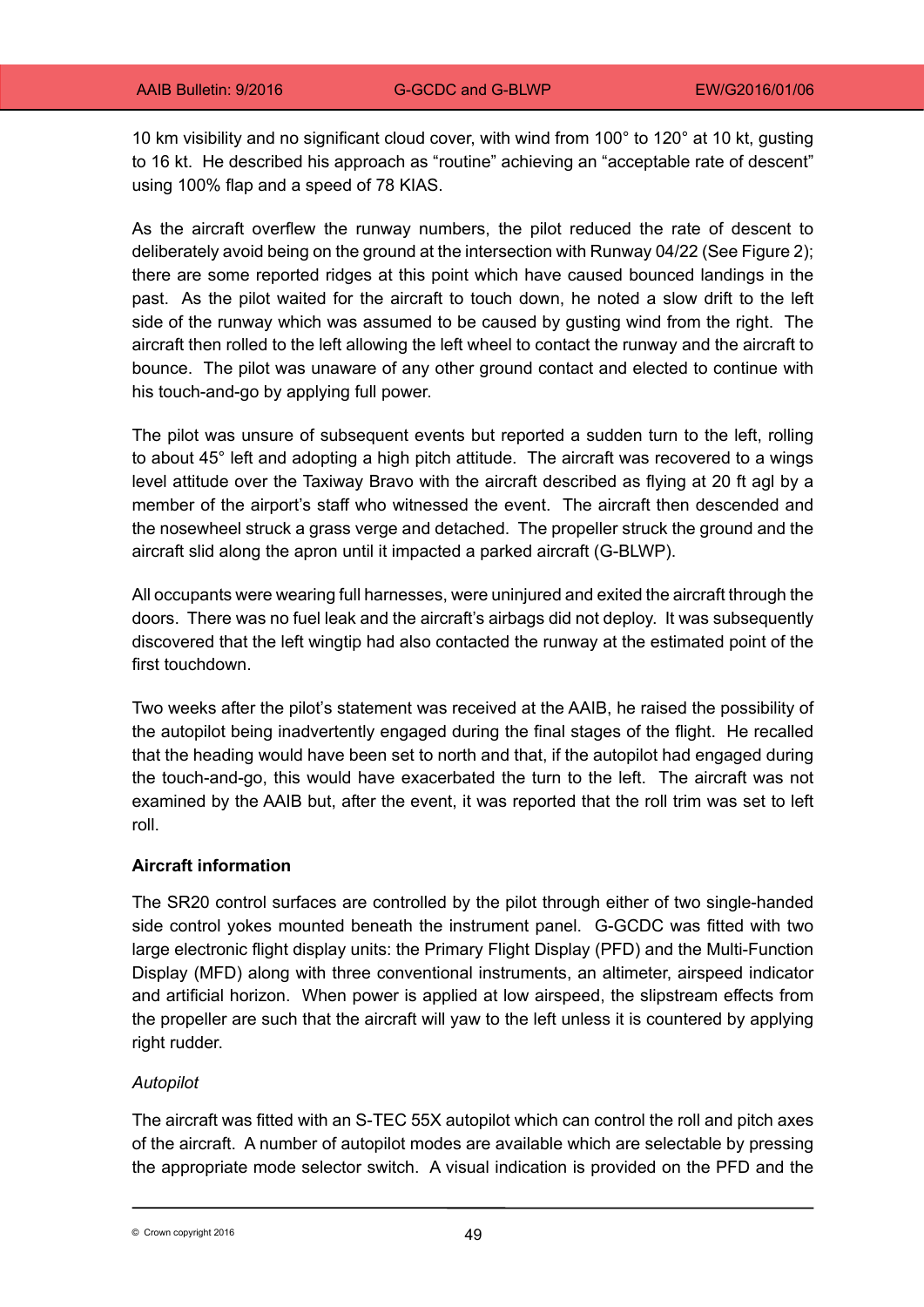autopilot selection panel when the autopilot engages. The autopilot can be engaged at any time, including on the ground, as long as there are no system failures which inhibit it. The aircraft's Pilot Operating Handbook (POH) indicates that the autopilot may be engaged at heights above 400 ft agl.

When the autopilot is engaged in the HDG (heading) mode the aircraft will turn to and follow the heading selected by the pilot on the heading bug. There is no audible alert when this autopilot mode is engaged.

Autopilot heading control is achieved using an interface to the electric roll trim motor. The amount of autopilot trim authority is limited to allow the pilot to override any autopilot input using control yoke and rudder inputs. The aircraft's POH states that *'It is possible to easily override full trim or autopilot inputs by using normal control inputs'.*

The autopilot can be disengaged by a number of means but normally by pushing the disconnect button on the control yoke. Pitch or roll control inputs to the control yoke will not disengage the autopilot. Disconnection will trigger an audio alert and an appropriate display on the PFD screen and the autopilot control panel.

#### **Pilot information**

The pilot successfully completed the SR20 '*Cirrus Transitional Training Course*' in May 2013. He last flew with an instructor in February 2014 which included crosswind landings, but not in a Cirrus aircraft. The pilot confirmed his familiarity with the crosswind landing and touch‑and-go requirements of flying the Cirrus, including the need to apply right rudder to counter the propeller slipstream effects.

In the calendar year prior to the accident, the pilot had flown for 24 hours in this aircraft. In November 2015, he flew five touch-and go-landings. The next flight was the accident flight where three touch-and-go landings were successfully performed prior to the accident.

## **Other events**

The aircraft manufacturer confirmed that they were not aware of any other instances of inadvertent autopilot engagement by a pilot's kneeboard. A search of the AAIB and NTSB (USA) accident database did not reveal previous accidents or incidents involving inadvertent autopilot engagement in such a manner.

#### **Recorded information**

The aircraft was fitted with a Recoverable Data Module (RDM) which is a crash-hardened recorder located in the vertical stabiliser. This was recovered to the AAIB and downloaded but the last recorded flight was in September 2013. The electronic flight displays also recorded some data including engine parameters and position but only at six second intervals and no autopilot information could be recovered. Heading information was calculated from recorded position but analysis of a dynamic event, such as a loss of control on landing, is not possible with such a low sampling rate. Salient parameters are shown in Figure 2.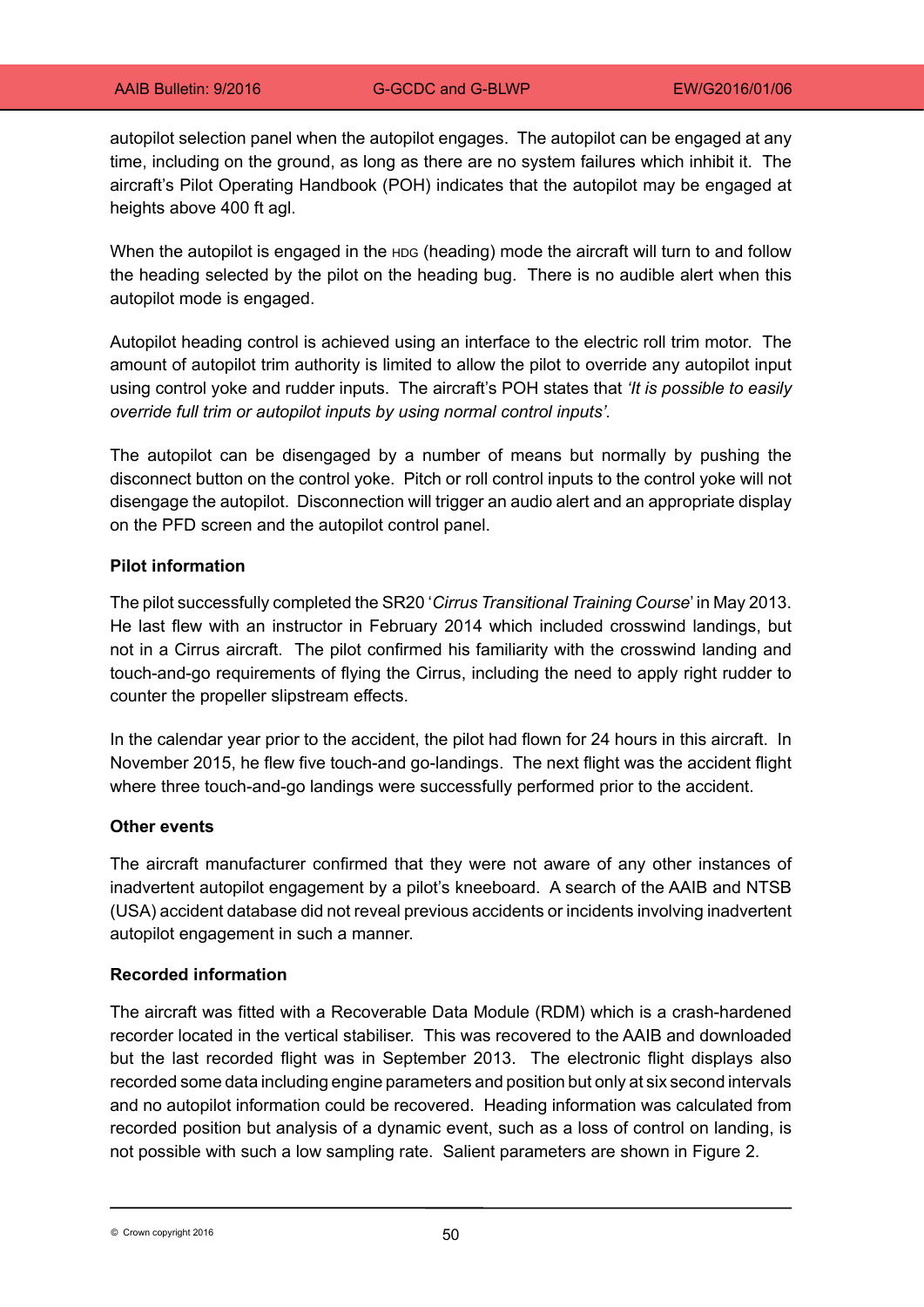Engine rpm increased from 2,160 rpm to 2,460 during the touch-and-go (maximum recorded for this flight was 2,660 rpm) but then reduced to 1,550 rpm as the aircraft departed to the left of the runway. Due to the position and sampling rate resolution, it could not be established whether this reduction in rpm was prior to, or as a consequence of, the propeller strikes on the paved surface. The last recorded position corresponded with that indicated by the pilot.



**Figure 2** Salient recorded parameters

## **Discussion**

The pilot reported that during the pre-flight checks, the autopilot heading bug was not aligned with the runway heading but probably set to north. Autopilot engagement is possible at any time as long as no system failures are present. This allowed identification of the inadvertent activation of the heading mode during the pre-flight checks, leading to an adjustment of the kneeboard position with a view to preventing recurrence. Despite "many dozens" of previous flights wearing this kneeboard, the pilot was unaware of having inadvertently engaged the autopilot with it. He thought it likely that a combination of kneeboard and seat positioning on this flight had exacerbated the situation.

Prior to the accident, the pilot had successfully completed three touch-and-go landings on Runway 10. For the accident landing, he reported that the approach to Runway 10 was normal. At the touchdown point, the aircraft drifted and rolled to the left, causing it to bounce on the left main landing gear and for the left wingtip to contact the runway. In the absence

© Crown copyright 2016 **by EXAMPLE 2016**